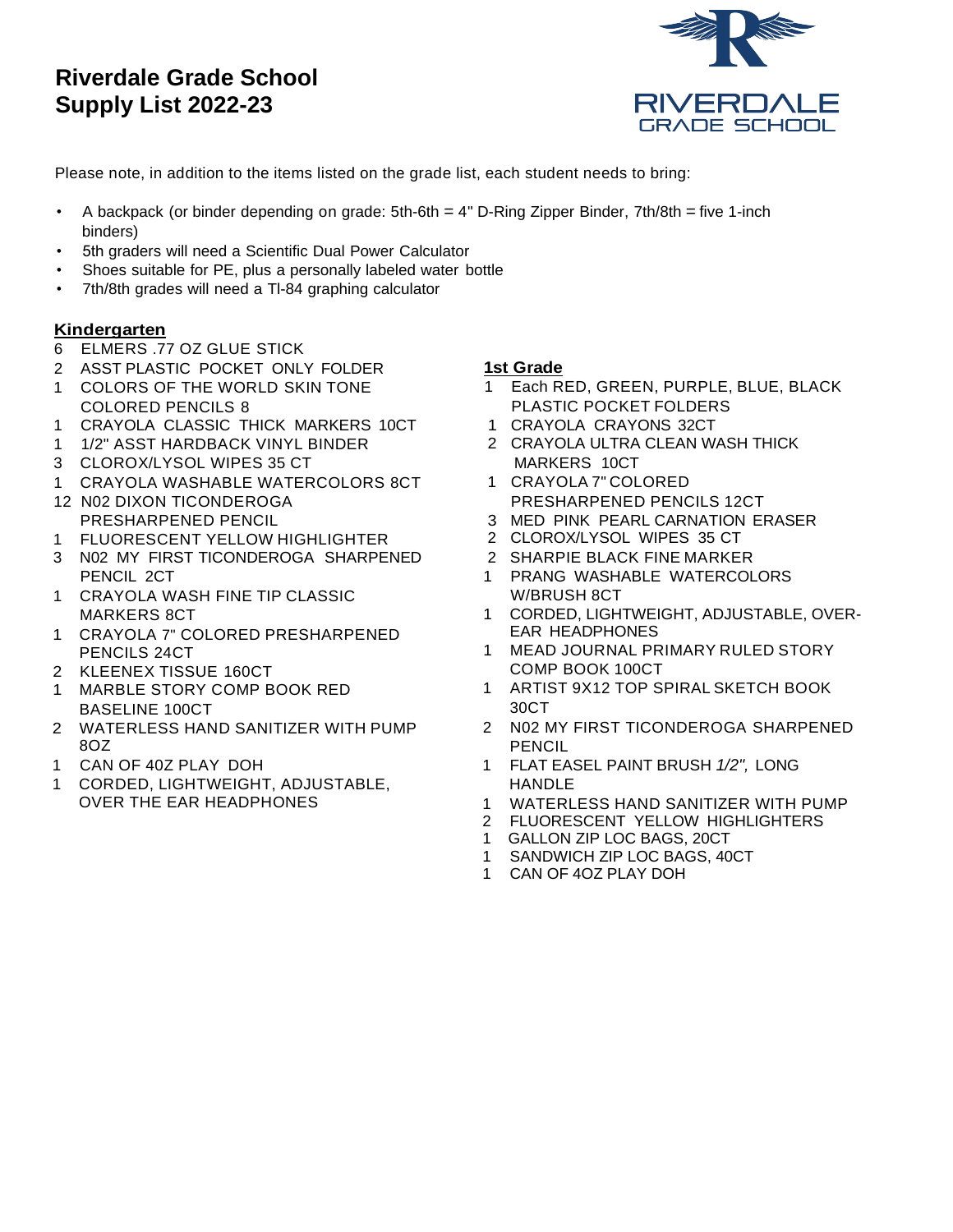#### **2nd Grade**

- YELLOW PLASTIC POCKET FOLDER
- PURPLE PLASTIC POCKET FOLDER
- GREEN PLASTIC POCKET FOLDER
- WHITE POCKET AND BRAD FOLDER
- BLUE POCKET AND BRAD FOLDER
- RED POCKET AND BRAD FOLDER
- CRAYOLA CRAYONS 32CT
- HAND HELD PENCIL SHARPENER
- CRAYOLA WASH FINE TIP CLASSIC MARKERS 8CT
- CRAYOLA 7" COLORED PRESHARPENED PENCILS 12CT
- CAN4OZ PLAY DOH
- SHARPIE ULTRA FINE TIP
- 12 N02 DIXON TICONDEROGA PRESHARPENED PENCIL
- LYSOL DISINFECTANT WIPES 35CT
- KLEENEX TISSUE 85CT FLAT
- SHARPIE BLACK FINE MARKER
- WATERLESS HAND SANITIZER WITH PUMP 80Z
- ELMERS SCHOOL GLUE 4 OZ
- WIDE RULE BLACK MARBLE COMP BOOK 100CT
- CORDED, LIGHTWEIGHT, ADJUSTABLE, OVER-EAR HEADPHONES

### **3rd Grade**

- KLEENEX TISSUE 85CT FLAT
- CRAYOLA 7" COLORED PRESHARPENED PENCILS 12CT
- FISKARS 5" SHARP SCISSORS
- CRAYOLA ULTRA CLEAN WASH THICK CLASSIC MARKERS 8CT
- CRAYOLA WASH FINE TIP CLASSIC MARKERS 8CT
- EACH BLUE, RED, ORANGE, GREEN, BLACK PLASTIC POCKET ONLY FOLDER
- 24 N02 DIXON TICONDEROGA PRESHARPENED PENCIL
- PLASTIC SCHOOL BOX 8.5 X 5.75 X 2.5
- CRAYOLA CRAYONS 16CT
- SHARPIE ACCENT PEN STYLE HIGHLIGHTER YELLOW
- SUB WIDE RULED SPIRAL ASST 70CT
- CLOROX/LYSOL WIPES 35 CT
- MED PINK PEARL/CARNATION ERASER

### **RD Grade continued**

- CORDED, LIGHTWEIGHT, ADJUSTABLE, OVER-EAR HEADPHONES
- 80Z HAND SANITIZER W/ PUMP
- 3/8 X 1 *7/8* ASST NEON POST IT NOTES 4/50 SHEETS

#### **4th Grade**

- KLEENEX TISSUE 85CT
- CRAYOLA 7"COLORED PRESHARPENED PENCILS 12CT
- 24 PENCIL CAP ERASERS (LATEX FREE)
- FISKARS 5" SHARP SCISSORS
- CRAYOLA ULTRA CLEAN WASH THICK CLASSIC MARKERS 8CT
- CRAYOLA WASH FINE TIP CLASSIC MARKERS 8CT
- BLUE PLASTIC POCKET FOLDERS
- BLACK PLASTIC POCKET FOLDERS
- 24 N02 DIXON TICONDEROGA PRESHARPENED PENCIL
- PLASTIC SCHOOL BOX 8.5 X 5.75 X 2.5
- CRAYOLA CRAYONS 16CT
- PEN STYLE HIGHLIGHTER YELLOW
- WIDE RULE 8X10.5 FILLER PAPER 300CT
- WHITE VIEW VINYL BINDER 11/2"
- 5-TAB MULTI COLORED INDEX PAPER DIVIDERS
- SUB WIDE RULE NOTEBOOK 70CT
- LYSOL WIPES 35 CT
- 6" PROTRACTOR CLEAR
- 2 WATERLESS HAND SANITIZER WITH PUMP 8OZ
- 1 3X5 RULED INDEX CARDS
- 1 5x8 RULED INDEX CARDS
- ELMERS SMALL PURPLE WASHABLE GLUE **STICKS**
- CORDED LIGHTWEIGHT, ADJUSTABLE, OVER-EAR HEADPHONES